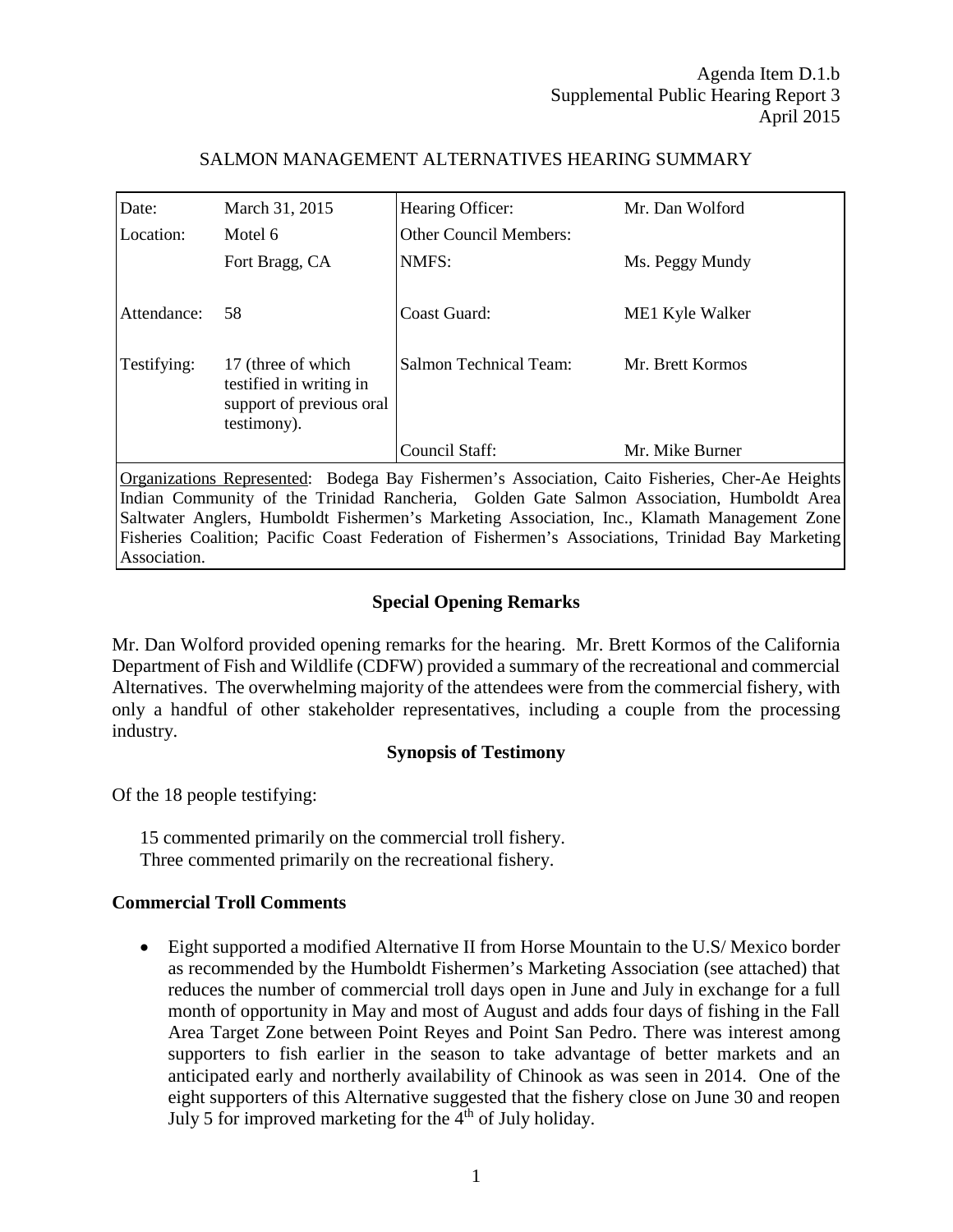- One person spoke in opposition to the modified Alternative II from Horse Mountain to the U.S/ Mexico border as recommended by the Humboldt Fishermen's Marketing Association stating that the Alternative would overly concentrate the fleet and that the distribution of Chinook in 2014 may not be early and northerly like 2014 and that it would be wise wait until the Oregon troll fishery opens on April 1 for an early indication of conditions. Additionally, the fishery south of Point Arena is best before August and moving opportunity from June and July is not favorable.
- Three supported Alternative I for the California Klamath Management Zone (KMZ) commercial troll fishery and provided written testimony from other California KMZ fishermen (attached).
- One person spoke in opposition to structuring the commercial troll fishery with multiple short closures throughout the season because of difficult logistic and marketing challenges they bring and would prefer a continuous season that either starts later in the year or ends soon in the year or both, as necessary to meet the objectives. Another supported the concept of fewer start and stop dates.

## **Recreational Comments**

• Two, representing the KMZ Fisheries Coalition and the Humboldt Area Saltwater Anglers, supported Alternative I for recreational fisheries in the KMZ. Additionally, they were supportive of a 20 inch minimum size limit to be consistent with regulations to the south. One highlighted the effective co-management of the KMZ by Oregon and California and noted that the entire KMZ often has similar if not identical seasons and regulations. They also expressed the economic and cultural importance of providing salmon opportunity in the KMZ over the Labor Day holiday weekend.

#### **Other Comments**

- Nine spoke against the CDFW proposed fall closures in Alternative III for both commercial and recreational fisheries and many requested additional rationale and specifically requested any supporting evidence for the closures be made available, particularly in areas north of Point Arena. Freshwater conditions, hatchery practices and the ongoing drought are the primary concerns and restrictions to salmon fisheries in the fall of 2015 that are not expected to contact the potentially affected broods, as they will remain too small to be contacted in the fishery, and will do little or nothing to mitigate the concerns.
- One person spoke in support in maintaining even small fisheries in California KMZ, in part, as a way of improving the consistency and breadth of fishery-based data.
- One person expressed concerns regarding the commercial sale and marketing of Chinook salmon caught in freshwater Tribal fisheries.

## **Written Statements (Attached)**

- Humboldt Fishermen's Marketing Association.
- Pacific Coast Federation of Fishermen's Associations.
- March 24, 2015 letter cosigned by California KMZ troll fishermen.
- Cher-Ae Heights Indian Community of the Trinidad Rancheria.
- Letter to CDFW Director Bonham submitted by Dan Platt.

PFMC 04/03/15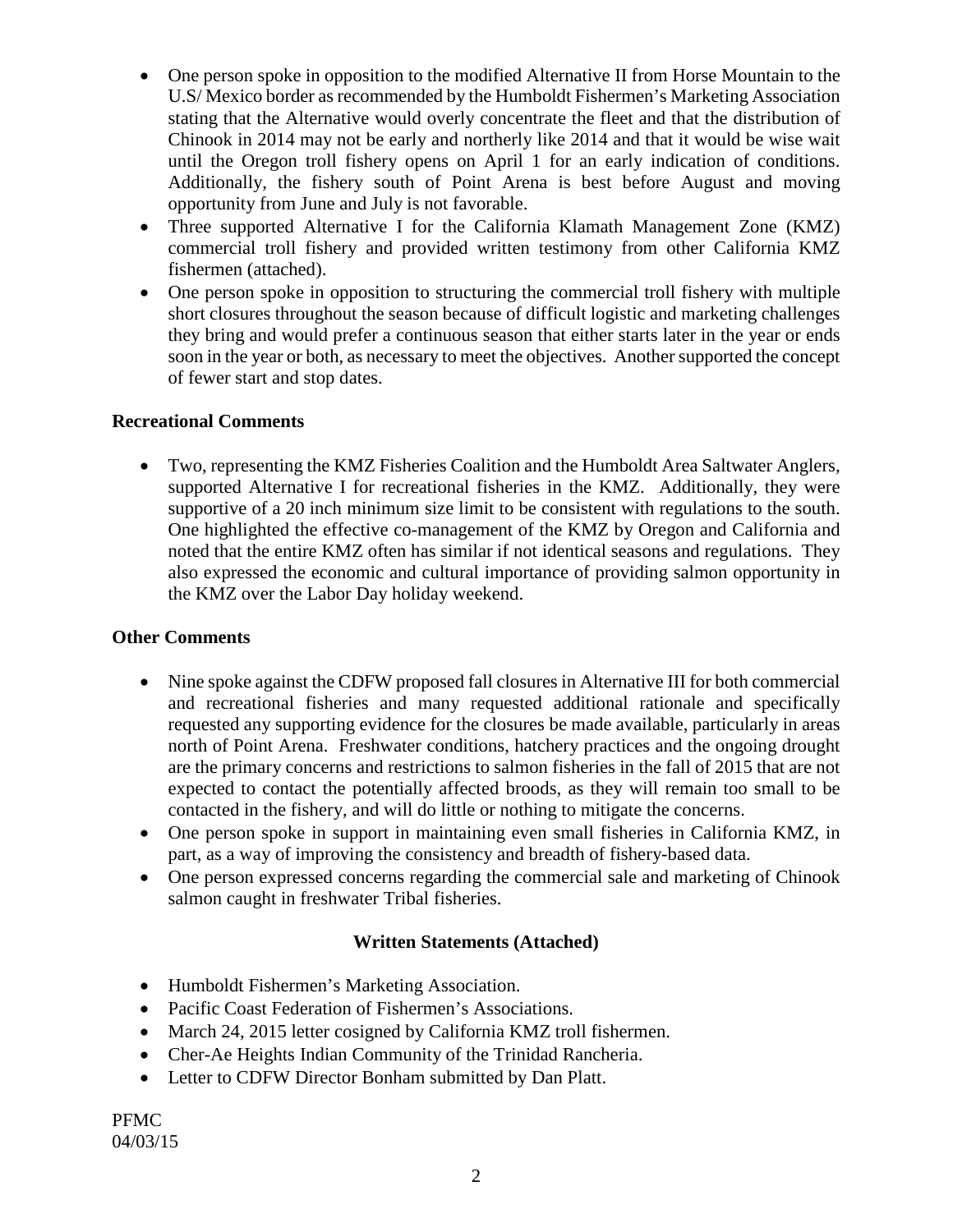# HUMBOLDT FISHERMEN'S MARKETING ASSOCIATION, INC.



3 Commercial Street Eureka, California 95501-0241

 $(707)$  443-0537

FAX (707) 443-1724



The Board of Directors of HFMA requests the following revision of Alternative 2 be adopted for the 2015 California commercial salmon season (Bitts abstaining):

**KMZ:** Sept.  $11 - 30$  or 5000 quota, 30/day

## Horse Mt. to Mexican border

May  $1-31$ June: 12 days closed (to be decided) July: 13 days closed (to be decided) August  $1 - 29$ Sept.  $1-30$ Oct.  $1 - 15$  FATZ as in Alt. 2

This structure trades 6 days of July and 3 days of June for 22 days of May in Fort Bragg while restoring 12 days in August in FB compared to alternative 2.

We believe this season shape best serves the entire California fleet for the following reasons:

- 1. The KMZ opportunity in Alternative 1 comes at a cost of about five fish foregone elsewhere for each quota fish available in the KMZ.
- 2. Klamath impacts are highest in June and July; shifting time to May and August gives a substantial net gain in fishing days.
- 3. More boats fish earlier in the season; opening more coast in May should spread them out and give better success for all.
- 4. Recent trends point to a northern shift of salmon in the ocean, making more opportunity early to the north more attractive.
- 5. Market conditions are usually better in May than in July.
- 6. Both opening May north of Arena and closing more days in June and July below Arena should reduce troll impacts on '13BY winter run, which seems to be an unofficial management objective this year. We believe these savings will more than offset the winter run impacts from restoring fall fisheries below Arena.
- 7. Fort Bragg and Shelter Cove often provide more half-day fishing opportunity than ports below Pt. Arena, offering more fishing time per open day.

Appear NE-MAN, President H.F.M.A.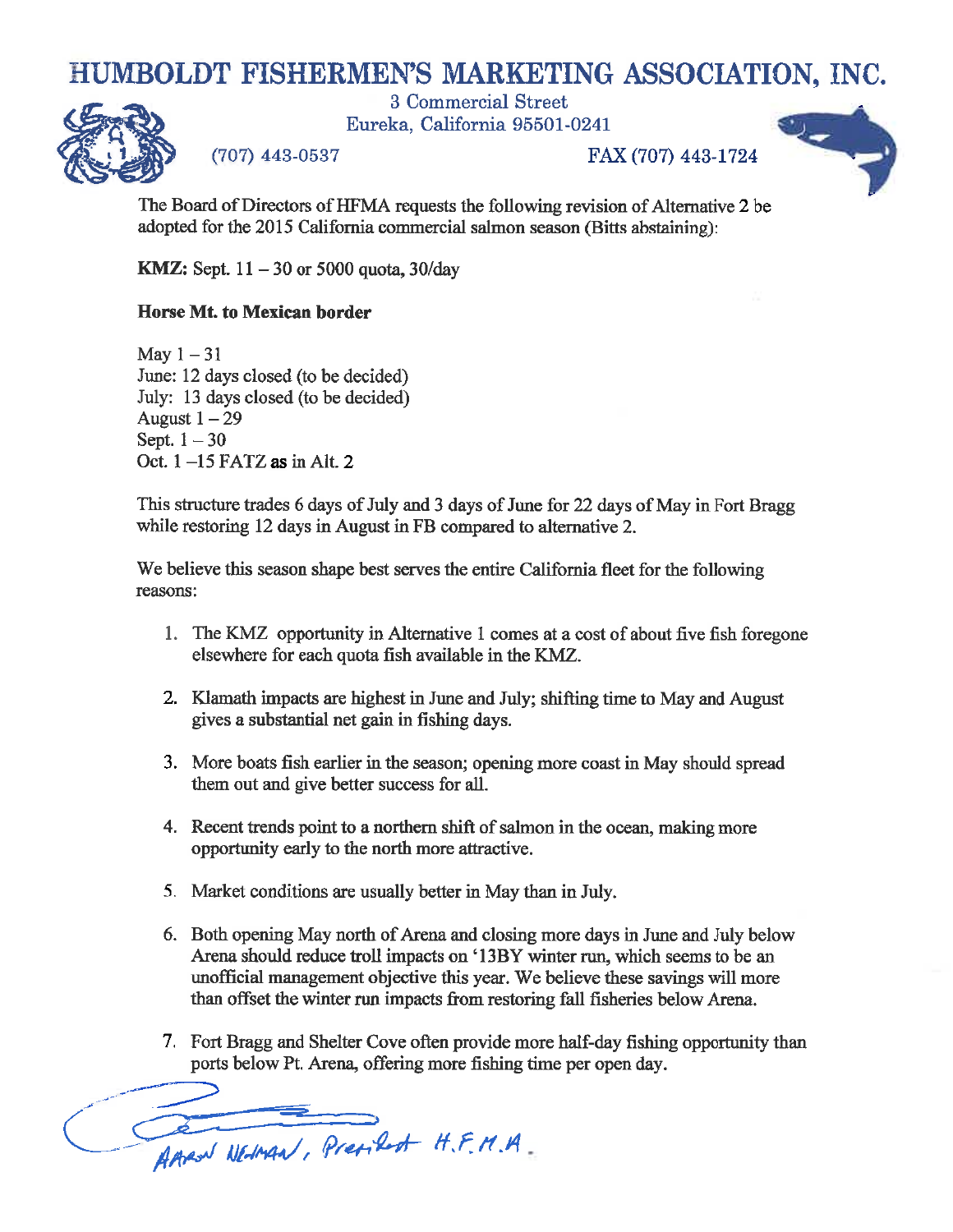|                       | The following list are individuals          |                                   | who support this Salmon Season Structure: |                               |                                     |
|-----------------------|---------------------------------------------|-----------------------------------|-------------------------------------------|-------------------------------|-------------------------------------|
|                       |                                             |                                   |                                           | <b>Relationship to Salmon</b> |                                     |
|                       | <b>Boat or Business Name</b>                | <b>Print Name</b>                 | <b>Signature</b>                          | Industry                      | <b>Date</b>                         |
| $\blacktriangleright$ | MAE                                         | <u>JEAUCHAMP</u><br><b>ARY</b>    |                                           | Fishine<br>Ceim               | スタ                                  |
| $\mathbf{\mathbf{N}}$ | $\overline{485}$                            | LEAVULOC<br><u>John</u>           |                                           | $C_{AB}T$                     | りゅう<br>$\mathbf{N}$                 |
| m                     | Lawrence                                    |                                   |                                           | $\tilde{\phantom{a}}$         |                                     |
| ₹                     | Monager<br>Gear Store                       | Rondy Gibney                      | Gibne<br>Randy                            | $\tilde{\mathbf{v}}$          | $-58 - 15$<br>M                     |
| 1Ŋ                    |                                             | न<br>र<br>TTTT<br>Berky           | 1.42                                      | Fis Hornu<br>SROKI            | $-29 - 5$                           |
| $\overline{\bullet}$  | $\overline{z}$<br>لم                        | Aidd<br><b>Nick</b>               |                                           | ٣                             | $3 - 28 - 5$                        |
| N                     | DIKO<br><u>22/1/d</u>                       | Ś<br>AMES                         |                                           |                               | 32f/25                              |
| $\infty$              |                                             | aven<br>$\sqrt{a}$<br>Addison     | Udspy                                     | <u>SPort fishexman</u>        | 3/28/15                             |
| $\bullet$             | ACE                                         | Hocke-<br><b>HOSE</b>             | <b>REAL</b>                               | <b>Processir</b><br>CART      | 3/2/5                               |
| $10 \mid$             | $\mathcal{D}$<br>こうとう                       | Vavay<br>$\frac{1}{2}$            |                                           | $\mathcal{S}$                 | $3 - 28$                            |
| 11                    | (Milling)                                   | <b>TAMA</b>                       |                                           | ζ                             | <b>JARE</b>                         |
| 12                    | <b>DIEN HOWE</b><br>电导                      |                                   | ý                                         |                               | $5 - 28 - 15$                       |
| 13                    | E.<br>Nogki                                 |                                   |                                           |                               | $3 - 29$                            |
| $\frac{4}{1}$         | Bronco<br>$\mathbf{S}$                      | j<br>j<br>Ø,<br>Cyricas           |                                           | الملك                         | $3 - 29 - 19$                       |
| $\frac{15}{15}$       | <u>W Sea Breeze</u><br>$\hat{\mathbf{\mu}}$ | FSTIN<br>BLake                    |                                           | COP <sub>1</sub>              | $\overline{\mathbf{1}}$<br>$2 - 29$ |
| $\overline{16}$       | U TWENTY GRAND                              | 70907<br>WORD                     |                                           | Boff CLAIDER                  | $3 - 29 - 10$                       |
| 17                    | ADVENTURE<br>AV SOUND                       | BRADLEY<br><b>GIBUN</b>           | acho<br><u>देश</u><br>प्र                 | OPERATOR                      | $3 - 30 - 15$                       |
| $\overline{18}$       | <b>EAL</b> delphin                          | ZINNETARY<br>Cliltoy              | 习头                                        | LANT                          | $3 - 16 - 1$                        |
| $\overline{9}$        | R<br>$\mathcal{L}(1)$<br>ED MEX             | MARTE                             |                                           | <b>GAULER</b><br>õ,           | $3 - 3 - 5$                         |
| 20                    |                                             | <b>LOUGLAND</b><br>HURBERTAY<br>g |                                           | なんと                           | $\mathbb{Z}$<br>EER                 |
| $\overline{11}$       | ł١                                          | HARALDSE)<br>789                  |                                           | $\frac{d}{d}$                 | $\mu$                               |
| $\frac{2}{2}$         |                                             |                                   |                                           |                               |                                     |
| 23                    |                                             |                                   |                                           |                               |                                     |
| $\overline{24}$       |                                             |                                   |                                           |                               |                                     |
| 25                    |                                             |                                   |                                           |                               |                                     |
|                       |                                             |                                   |                                           |                               |                                     |

ž

'n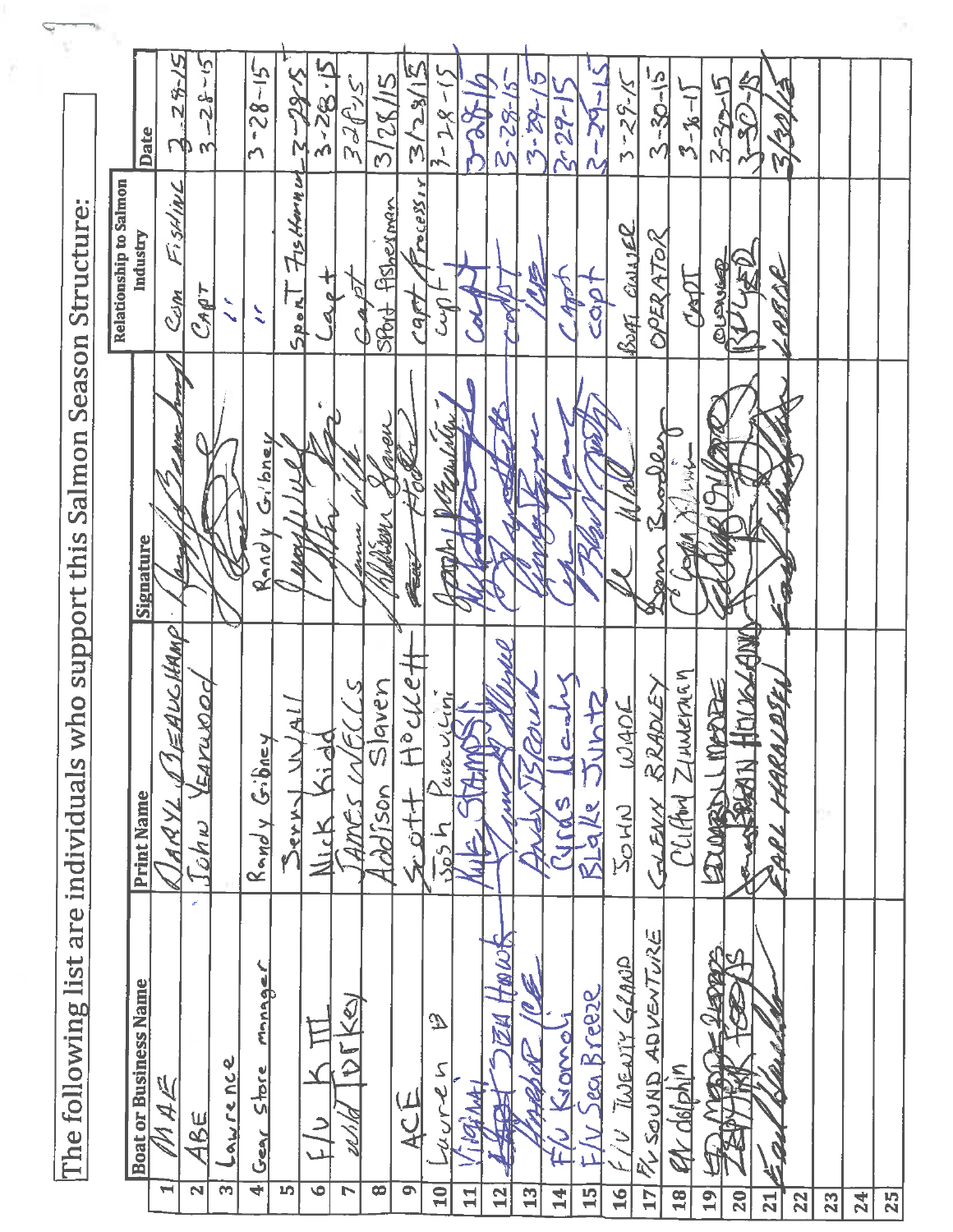David Bitts President **Larry Collins** Vice-President Duncan MacLean Secretary **Mike Stiller** Treasurer

# **PACIFIC COAST FEDERATION** of FISHERMEN'S ASSOCIATIONS



www.pcffa.org

#### Please Respond to: □ California Office

P.O. Box 29370 San Francisco, CA 94129-0370 Tel: (415) 561-5080 Fax: (415) 561-5464

Mr. Charlton Bohham, Director **CDFW** 1416 Ninth St Sacramento, CA

W.F. "Zeke" Grader, Jr. **Executive Director** Glen H. Spain Northwest Regional Director Vivian Helliwell Watershed Conservation Director In Memoriam: Nathaniel S. Bingham Harold C. Christensen

□ Northwest Office P.O. Box 11170 Eugene, OR 97440-3370 Tel: (541) 689-2000 Fax: (541) 689-2500

Dear Director Bonham:

In framing regulations for this year's ocean salmon season, CDFW has proposed two departures from the rules, that is, from the combination of PFMC's Salmon Framework Plan and the various control rules resulting from Biological Opinions under the Endangered Species Act. Specifically, the Department has proposed a) shooting for an impact rate on 2013 brood year Sacramento winter run Chinook of less than 18%, when the control rule calls for 19%, and b) closing September and October fishing in an effort to reduce impacts on 2014 brood year winter run.

Fishermen are not allowed to deviate from the rules; if we don't like a rule, our recourse is to seek a Framework Plan amendment, a two-year process. We have done that, most recently in campaigning for Amendment 15 to the Salmon Framework Plan. We believe the Department has an obligation also to follow the rules, or, if going outside the rules, to show a damn good reason for doing so.

As it happens, we share your concern for the 2013 brood year, and we are willing to design a season that comes in either slightly above, or possibly somewhat below, a 17% impact. We can do this by extending the 24" size limit in the recreational fishery and possibly by shifting troll effort above Pt. Arena. In this case, since we have a fair idea of fishing impacts on the brood, we can see a demonstrable benefit from modifying our seasons to reduce that impact.

But the Department has failed to show any benefit from the proposed late-season closures. We have no direct information on fishery impacts on age-2 winter run, so we can't know the effects of season changes. It seems logical that our impacts would be less than on the older stock, but also greater than zero. Is there any way we can form an educated guess? We think there is.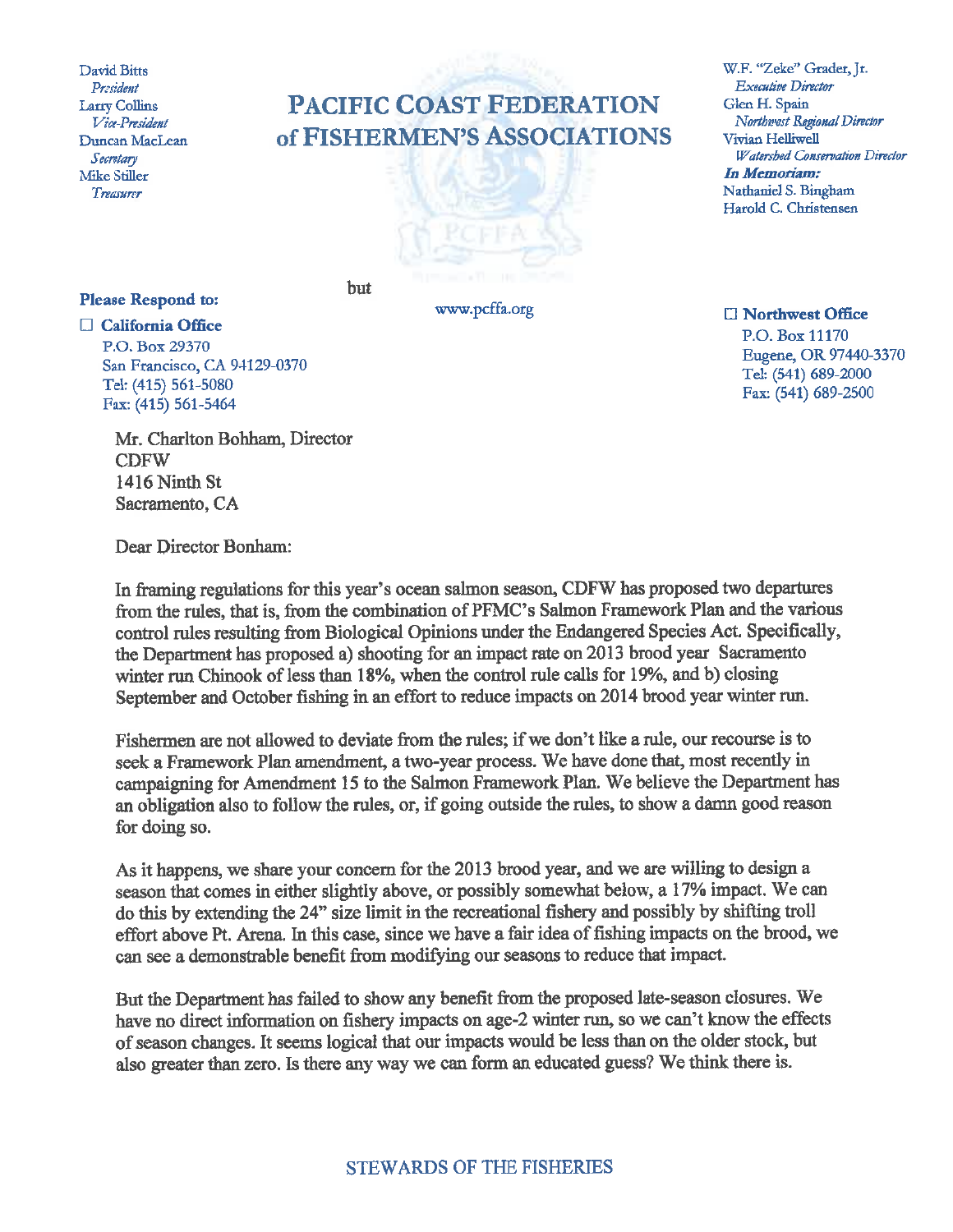Elsewhere in salmon fisheries, lacking direct information, we use surrogate stocks to set fishing levels. Specifically, lacking information on fishery impacts and stock abundances for coastal fall Chinook, we use age-4 Klamath fall Chinook as a surrogate and, under the BiOp on coastal falls, cap the harvest rate on Klamath fish at 16%. So, are there surrogates within the Council's management that could be applied to age-2 winter run impacts? We think there are.

First, we note the difference in impacts on winter run between the troll and sport fisheries: the troll impacts are modeled at about 1/3 of the sport impacts, though we probably have a comparable number of hook/days of effort. This is mainly because of the different size limits: winter run are sublegal for trollers when they are legal for sports.

According to a memo from Bob Turner of NMFS, age-2 winter run are likely to be 15" or less during the time in question. This is way sublegal for sports fishermen: these fish are too small to be measured, hence will be released in the water. Is it sensible to apply the established 1:3 ratio of impact for sublegal and legal fish to fish that are sublegal for sports anglers? We think it is.

**Second,** while we don't know the natural mortality rate from age 2 to age 3 for winter run, we know that for Klamath fall Chinook that rate is modeled at 50%. If we apply that rate to winter run as a surrogate, our impact rate we have on age 2 fish falls in half when applied to the same brood as they mature a year later.

Finally: The savings to the 2013 brood from the late-season closures would be about 0.6%. Of that, about 0.38% would come from the sport fishery. If that number were one-third as great for the sublegal '14 brood, but the same for trollers, the total would be  $0.13 + 0.22$  or  $0.35\%$ . Factoring for natural mortality gives a savings to the '14 brood of winter run from '15 lateseason closures of about 0.18%, or less than two fish per thousand. In other words, should 1000 of these fish survive to spawn, 2015 late-season closures might have contributed one spawning pair to that number.

While this train of logic is far from irrefutable, and could be blown up with just a little bit of real information, it is arguably better than anything the Department has offered to justify its proposed closure, which could cost ocean fisheries on the order of \$6 million dollars, and could remove the best fishing opportunity of the 2015 season if recent conditions continue. We believe that for the Department to step outside the rules, at this cost, for such a flimsy benefit would be arbitrary and capricious in the extreme, and we urge you to drop this proposal, which makes no sense at all from a fisheries management perspective.

Rave Bill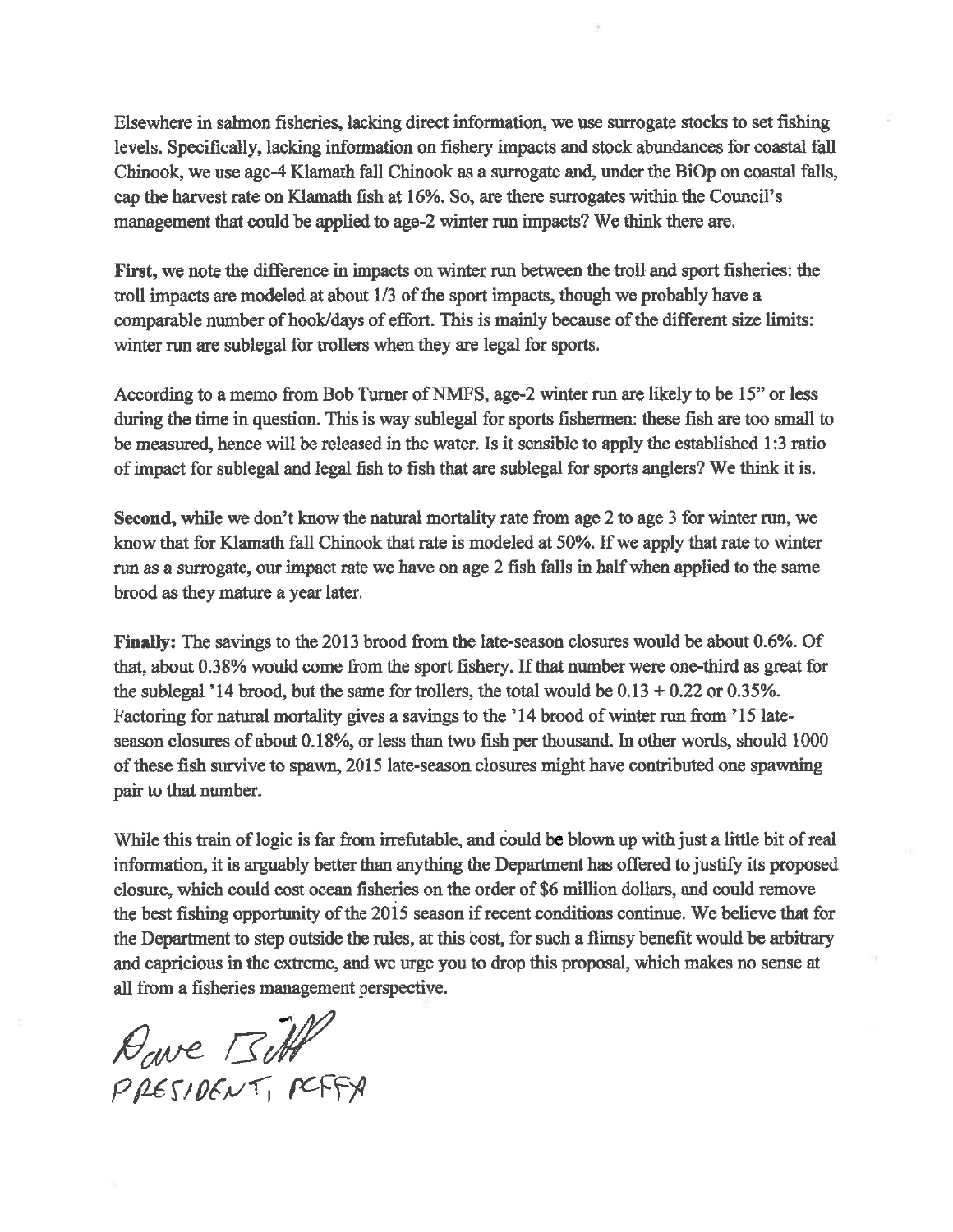March 24, 2015

ar<sup>an</sup>n 197

Ms. Dorothy M. Lowman, Chair Pacific Fishery Management Council 7700 NE Ambassador Place, Suite 101 Portland, Oregon 97220-1384

Agenda Item D.1: 2015 Ocean Salmon Fishery Management Measures Re: OR/CA Border to Humboldt South Jetty (California KMZ)

Dear Ms. Lowman,

On behalf of small commercial salmon fishers, all with current salmon permits and licenses, who reside and fish the waters within the OR/CA Border to Humboldt South Jetty (California KMZ) we strongly request you look at Alternative 1 as the only fair and equitable option for our area.

Trinidad has historically been a fishing community dating back to the early 1800's and we recognize the immeasurable value of Klamath River fall Chinook to our regional economy and quality of life. We are a small group of commercial salmon fishers who support our local economy with our catch. As stewards of the ocean we are very aware of the importance of not stretching the current salmon fisheries; however as stewards to the economic lifeblood of the community of Trinidad we are very concerned of the socioeconomic impact Alternative II and Alternative III set before you will deliver. We are a small group of predominately day fishers that would find the challenge of having to relocate to another area an extreme financial hardship, with severe socioeconomic impacts and in all likely hood a challenge that many of us would not take.

After careful review of the draft workgroup documents and alternative management measures currently being detailed we would like to submit to you the following:

- "Total Returns in California and Southern Oregon Central Valley fall Chinook are forecast  $\bullet$ at over 652,000, providing salmon fishing opportunity while allowing estimated spawning escapements over 300,000. The minimum conservation goal is  $122,000 - 180,000$  spawning adult salmon. Also in California, the ocean abundance forecast for Klamath River Fall Chinook is nearly 423,000, providing reasonable sport and commercial harvest while meeting the minimum natural spawning goal of 40,700, and the 2015 management objective of an ocean harvest rate of no more than 16 percent."
- . That National Standard 2 which states, "that conservation and management measures shall be based on the best scientific information available" be adhered to; and
- That National Standard 4 which states, "that conservation and management measures  $\bullet$ shall not discriminate between residents of different states. If it becomes necessary to allocate or assign fishing privileges among various United States fishers, such allocation shall be (A) fair and equitable to all such fishers; (B) reasonably calculated to promote conservation; and (c) carried out in such manner that no particular individual, corporation, or other entity acquires an excessive share of such privileges' " be adhered to.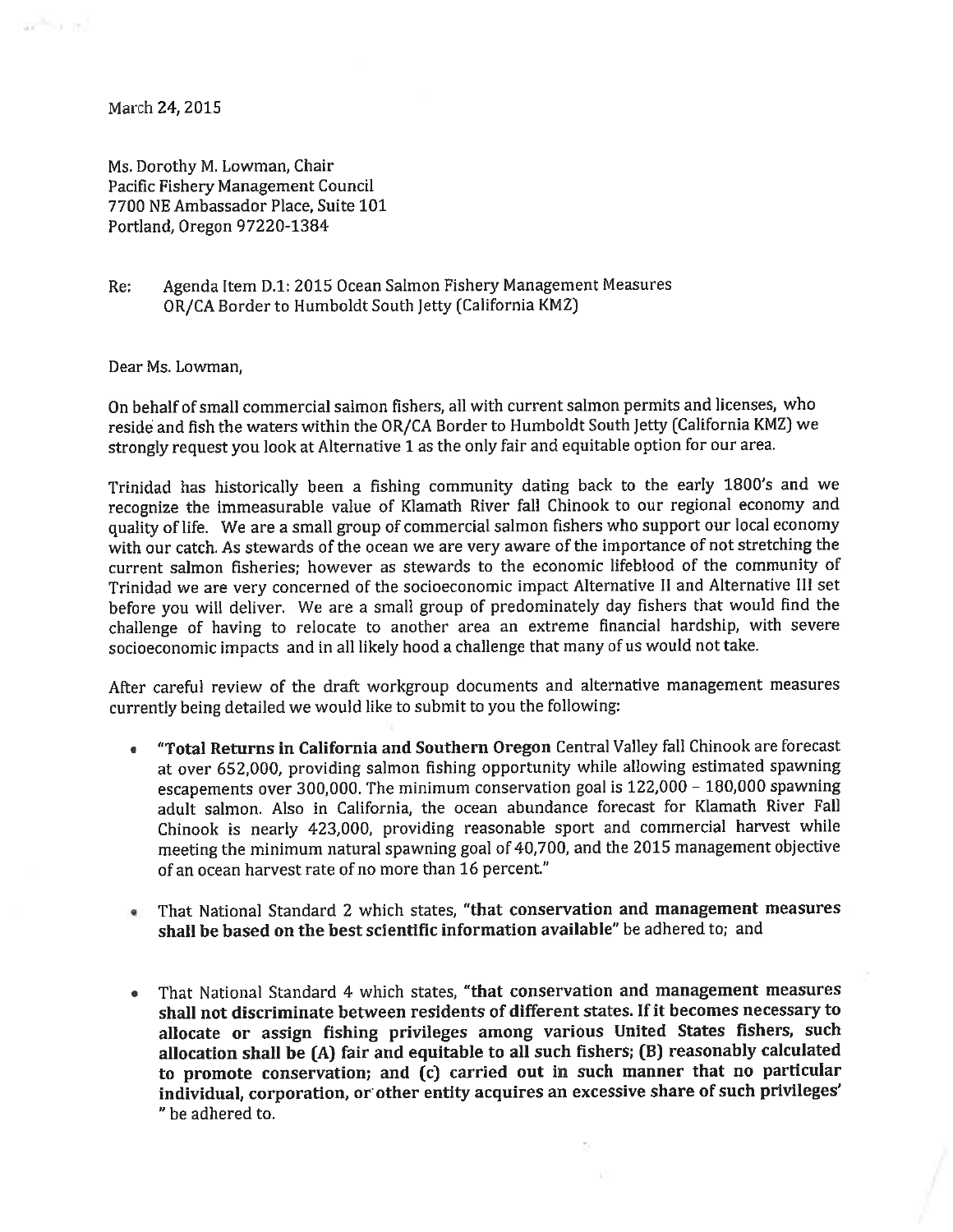While in favor of Alternative I, we commercial salmon fishers, based in Trinidad, CA. in the OR/CA Border to Humboldt South Jetty (California KMZ) area would request that if the commission should decide to deviate from the current alternatives the California KMZ be allowed to fish within the months of June, July and August with the lessor Chinook quota of 4500 allocated as an increase to the quota in June from 1,000 to 1,500 Chinook, a quota of 1500 Chinook for July 1-31, and a quota of 1500 Chinook for the month of August with any remaining portion of the June andor July/ August Chinook quotas transferred inseason to September, for a combined 4500 Chinook quota.

Thank you for your consideration.

Sincerely,

at a st

Sonny Davi.

f/v Defender

on Hinkley. f/v Alibi

Danny Cox, f/v Express

Wayne Adams, f/ymarlene<br>
F/V Marketten

Craig Goucher, f/v Second Wind

Jon Lever<br>Hymmps JACK<br>Flichtlachy<br>FN Diamord

Etowel R. James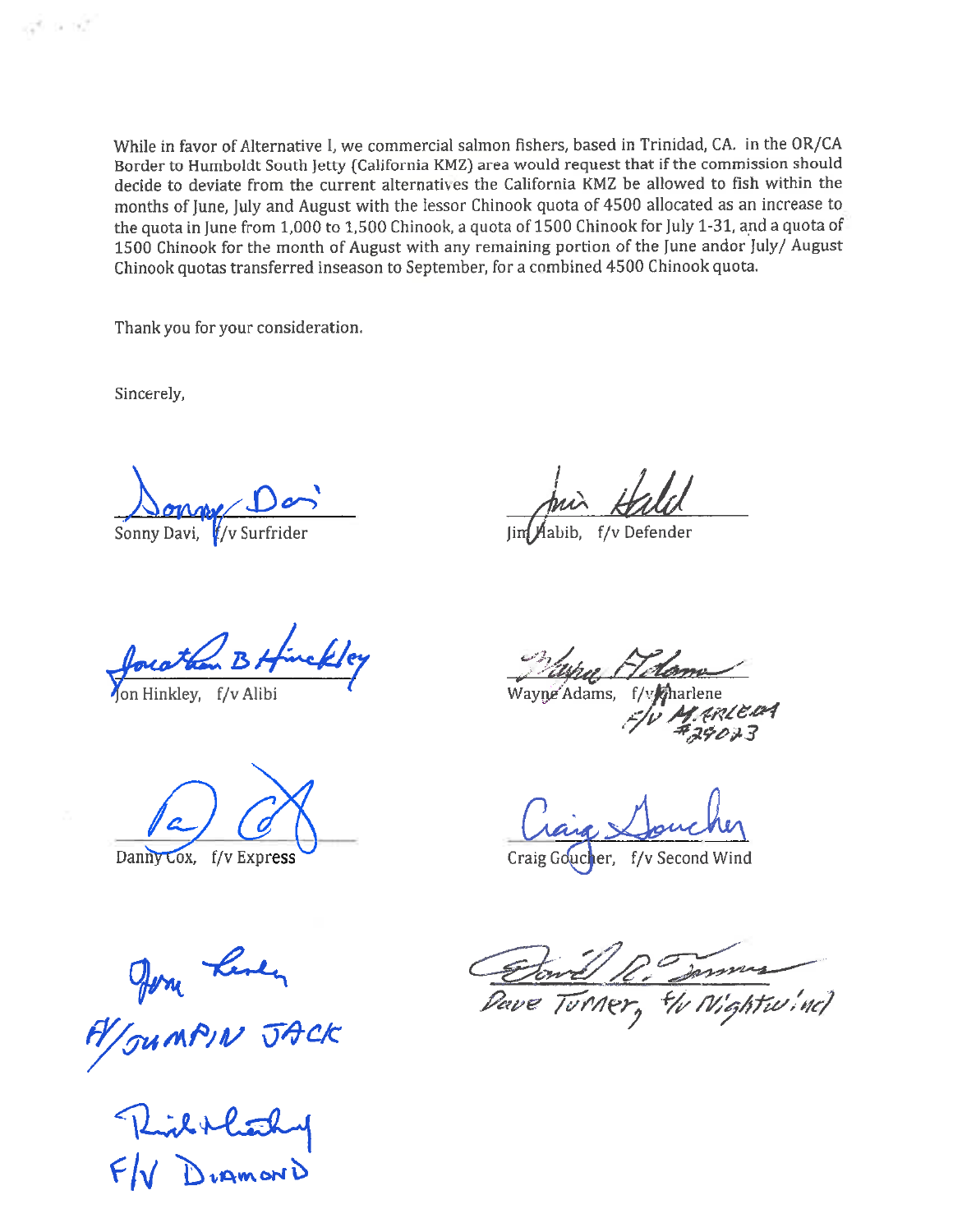Cher-Ae Heights Indian Community of the Trinidad Rancheria



March 24, 2015

Ms. Dorothy M. Lowman, Chair Pacific Fishery Management Council 7700 NE Ambassador Place, Suite 101 Portland, Oregon 97220-1384

Re: Agenda Item D.1: 2015 Ocean Salmon Fishery Management Measures OR/CA Border to Humboldt South Jetty (California KMZ)

Dear Ms. Lowman.

The Cher-Ae Heights Indian Community of the Trinidad Rancheria owns and operates the Trinidad Pier, Trinidad Boat Launch, Seascape Restaurant and associated harbor businesses. Trinidad bay and harbor is the economic epicenter for both tribal and non-tribal personnel in our respective community. Trinidad has historically been a fishing community dating back to the early 1800's and we recognize the immeasurable value of Klamath River fall Chinook to our regional economy and quality of life. We are home to a small group of commercial salmon fishers and commercial crabbers; and home to hundreds of recreational fishermen, private boaters and charter fishers that migrate to Trinidad each summer, and support our local community. As stewards of the ocean we are very aware of the importance of not stretching the current salmon fisheries; however as stewards to the economic lifeblood of the community of Trinidad we are very concerned of the impact Alternative II and Alternative III set before you will deliver. The Rancheria strongly supports Alternative I which would provide our local commercial salmon fishers the opportunity to fish, and provide our local economy fish at a fair and equitable price.

After careful review of the draft workgroup documents and alternative management measures currently being detailed we would like to submit to you the following:

- "Total Returns in California and Southern Oregon Central Valley fall Chinook are forecast at over 652,000, providing salmon fishing opportunity while allowing estimated spawning escapements over 300,000. The minimum conservation goal is  $122,000 - 180,000$  spawning adult salmon. Also in California, the ocean abundance forecast for Klamath River Fall Chinook is nearly 423,000, providing reasonable sport and commercial harvest while meeting the minimum natural spawning goal of 40,700, and the 2015 management objective of an ocean harvest rate of no more than 16 percent."
- That National Standard 2 which states, "that conservation and management measures shall be based on the best scientific information available" be adhered to; and

www.trinidadrancheria.com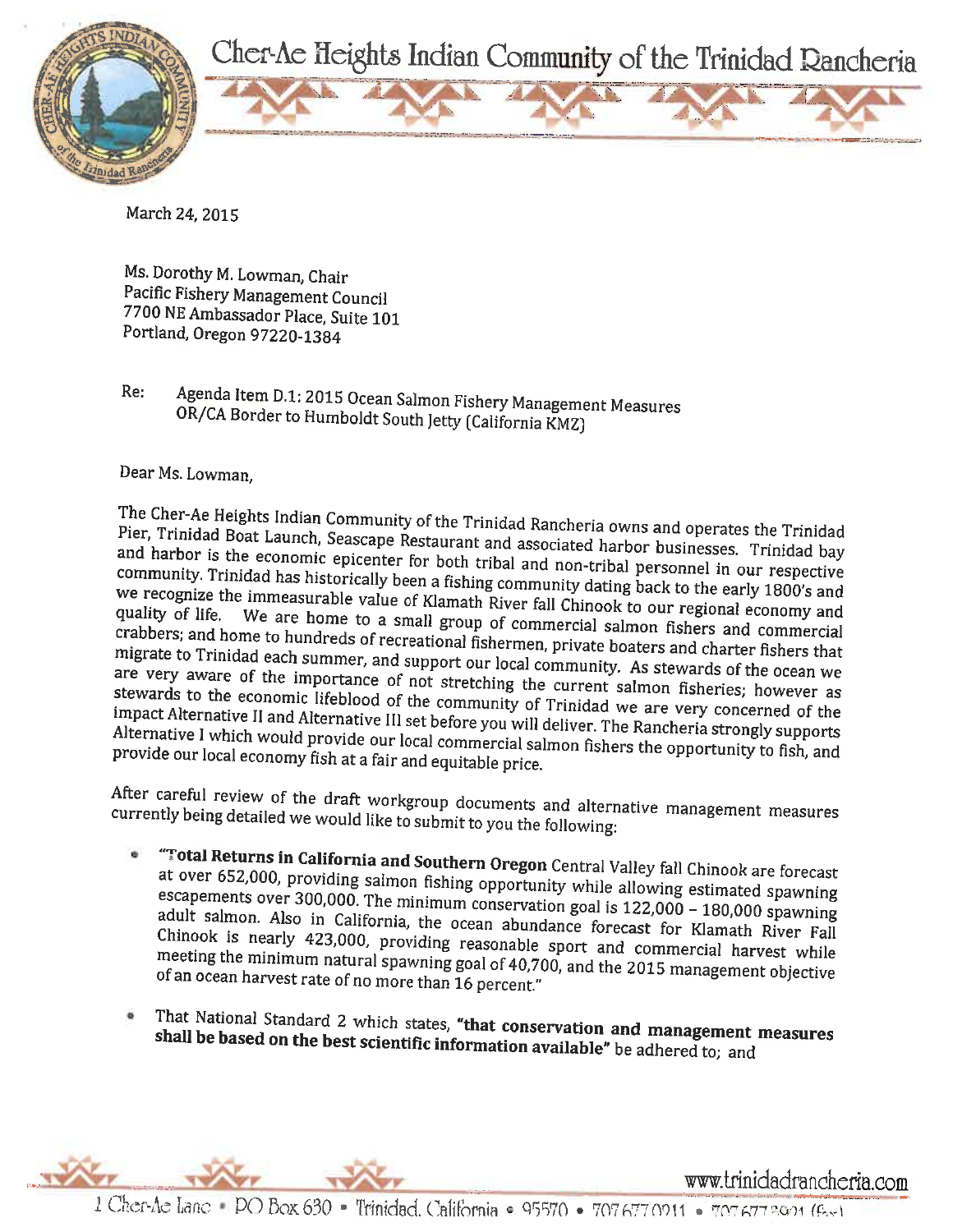That National Standard 4 which states, "that conservation and management measures  $\bullet$ shall not discriminate between residents of different states. If it becomes necessary to allocate or assign fishing privileges among various United States fishers, such allocation shall be (A) fair and equitable to all such fishers; (B) reasonably calculated to promote conservation; and (c) carried out in such manner that no particular individual, corporation, or other entity acquires an excessive share of such privileges' " be adhered to.

While the Trinidad Rancheria is supportive of Alternative I, which would provide our local fishing community the ability to fish out of their local port the entire season, we fully recognize that the council must take into consideration the impact to all commercial fishermen. We would request that any hybrid management measure be fair and equitable, and provide for home port fishing throughout the entire season, May through September 2015.

Thank you for your consideration.

Sincerely,

47.62.523

Harth Sundberg

Garth Sundberg Tribal Chairman Trinidad Rancheria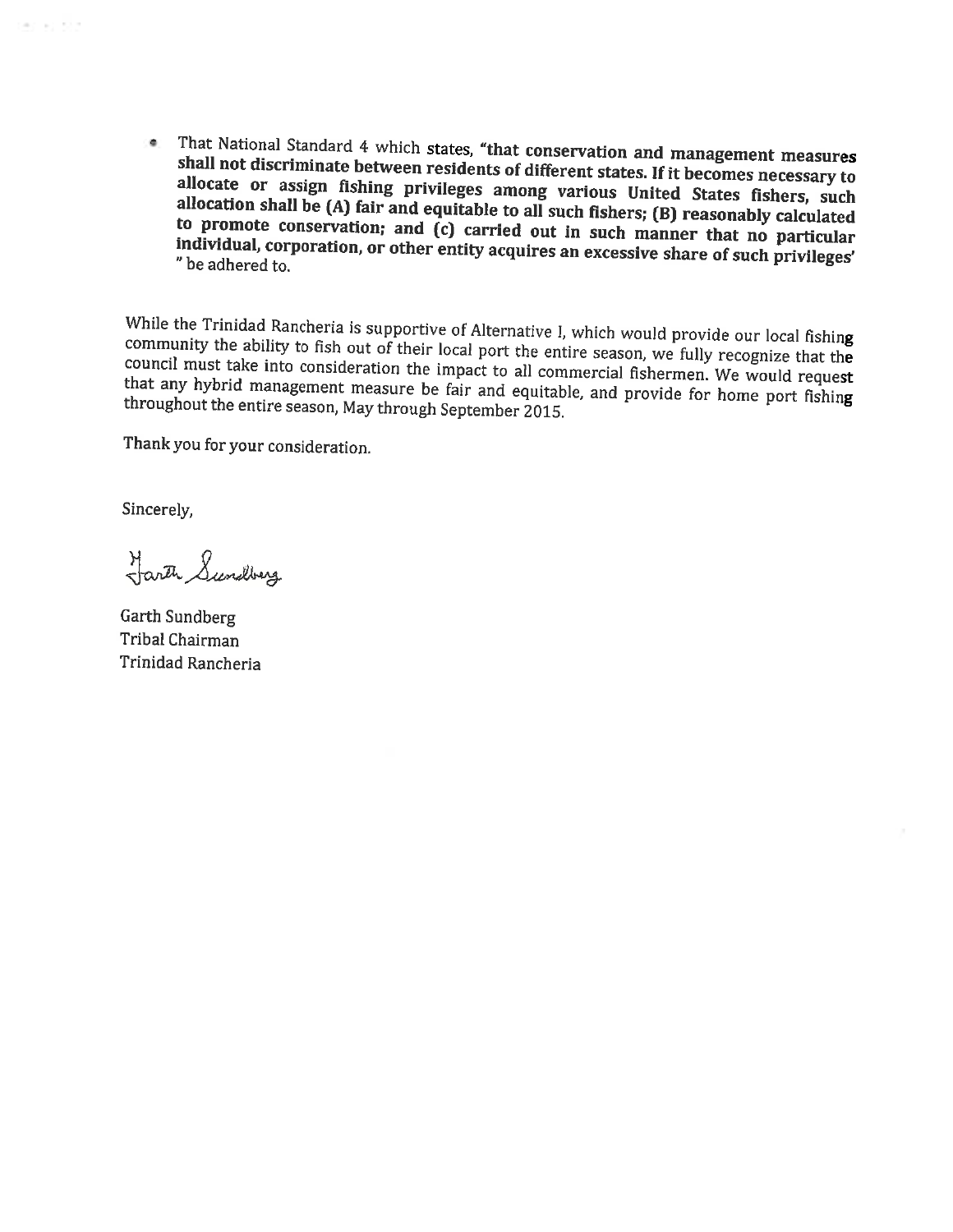| From:     | "Barbara Emley"<br>barbaraemley@gmail.com>                                                           |
|-----------|------------------------------------------------------------------------------------------------------|
| Subject:  | letter                                                                                               |
| Date:     | Fri, March 27, 2015 5:32 pm                                                                          |
| To:       | "Dan Platt" <morefish@mcn.org></morefish@mcn.org>                                                    |
| US A MOSS | A LOCAL AREA THE CONSTRUCTION ON A SERVICE STATE OF THE CONSTRUCTION OF THE CONSTRUCTION OF A STRUCT |

Director Charlton Bonham

California Department of Fish and Wildlife

1416 9th St., Rm. 1205

Sacramento, CA 95814

email: director@wildlife.ca.gov

phone#: 916-653-7667

Facebook page: https:/www.facebook.com/CaliforniaDFW

CONCERNING PROPOSED CLOSURE OF CENTRAL CALIFORNIA'S FALL SALMON FISHERY:

Dear Sir,

I am writing to strongly urge you to not go through with the proposed closure of the entire California commercial salmon season in September or the proposed closure of the Pt. Reyes to Pedro Pt. area in October as outlined in "Option 3" of the season alternatives. These closures would not only be catastrophic to the many small and medium sized trollers who depend on these fisheries for their 'bread and butter' in the relatively calm seas and higher prices of Fall, but it also would do nothing to help the Sacramento Winter Run salmon it proposes to protect.

California salmon fishermen are united in our belief that this is an unfair and unnecessary management measure for these reasons:

1) The ocean season closures WOULD DO NOTHING TO PROTECT THE 2013 BROOD YEAR WINTER RUN. The problem for the 2013 BY run was created in-river by low flows and additional water exports which went against NMFS' own biological opinion, at a critical time for the outmigrating juveniles.

According to the Salmon Technical Team of the Pacific Fisheries Management Council, computer modeling of the closures proposed in Option 3 showed that they would only save approximately 1/4 of 1% of the Winter Run. In other words, if the run had been reduced to 400 fish, the closures could (possibly) save one fish. This is considered to be a statistically insignificant risk of impact from the troll fishery.